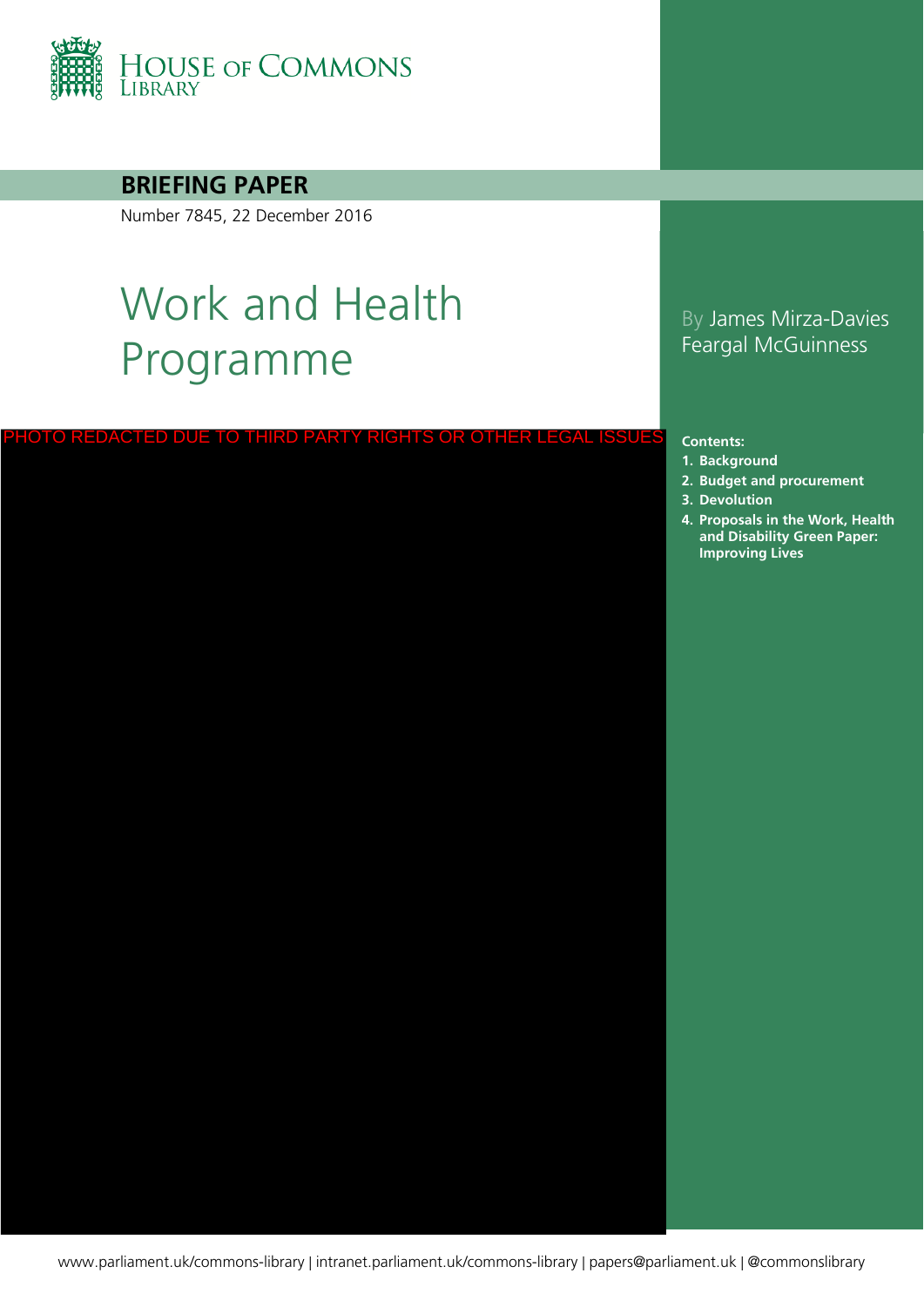## **Contents**

| <b>Summary</b>   |                                                                                                                                                                                                                    |                         |
|------------------|--------------------------------------------------------------------------------------------------------------------------------------------------------------------------------------------------------------------|-------------------------|
| 1.               | <b>Background</b>                                                                                                                                                                                                  | 4                       |
| 2.<br>2.1<br>2.2 | <b>Budget and procurement</b><br><b>Budget</b><br>Procurement                                                                                                                                                      | 5<br>5<br>6             |
| 3.               | <b>Devolution</b><br>Scotland<br>Local Enterprise Partnerships and City Regions                                                                                                                                    | 7<br>7<br>7             |
| 4.               | Proposals in the Work, Health and Disability Green Paper: Improving Lives 8<br>Personal Support Package<br>More complex needs<br>Young people<br>Engaging claimants in the ESA Support Group<br>Continuing schemes | 8<br>9<br>9<br>10<br>10 |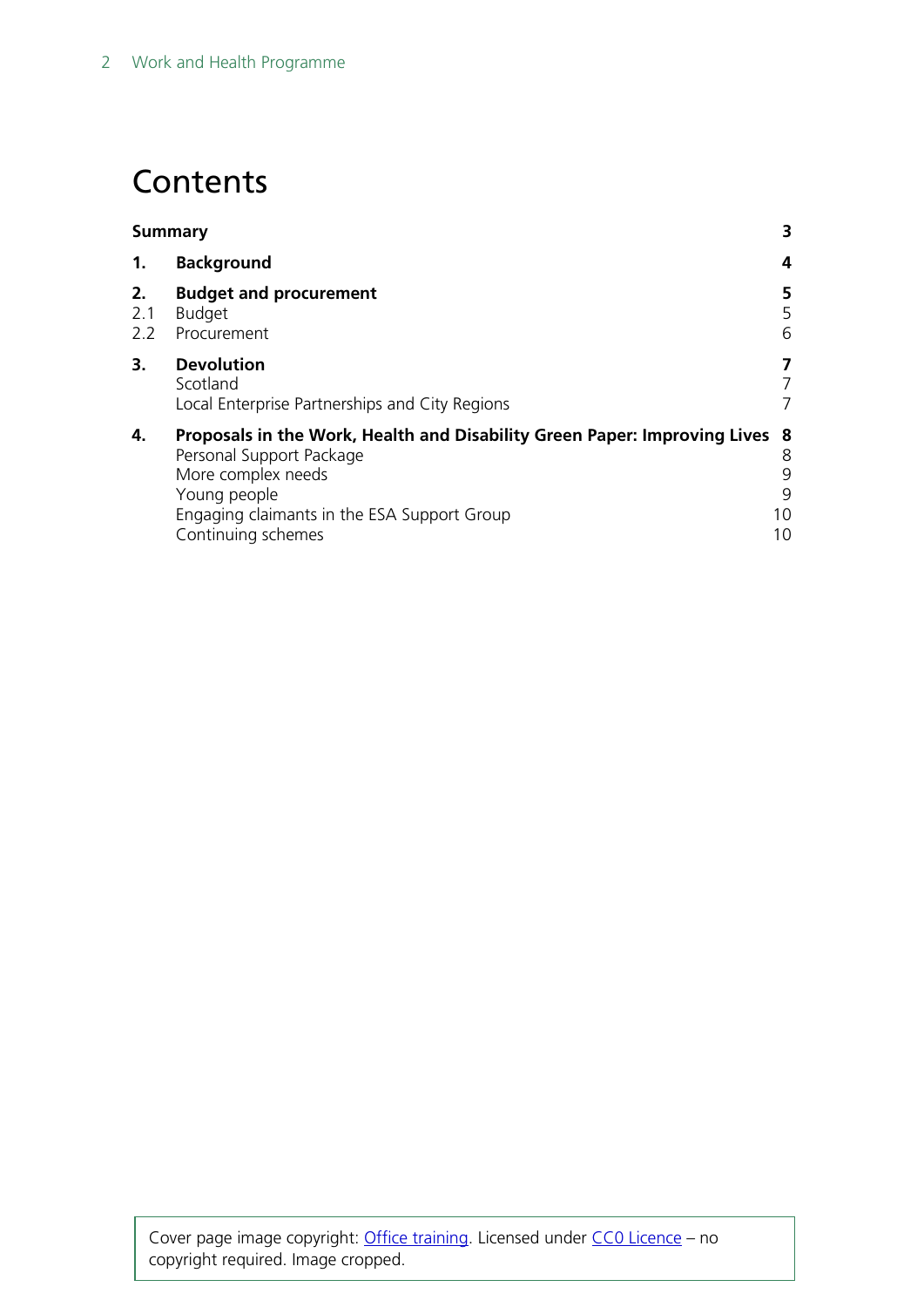# <span id="page-2-0"></span>Summary

The Work and Health Programme is a welfare-to-work programme which will be launched in autumn 2017. The Work and Health Programme will provide specialised support for those unemployed for over two years and, on a voluntary basis, to those with health conditions or disabilities. The Programme will be run by service providers awarded contracts by the government.

The Programme will target people who with specialist support are likely to be able to find work within 12 months. It takes the place of two existing welfare-to-work schemes, the [Work Programme](http://researchbriefings.parliament.uk/ResearchBriefing/Summary/SN06340) and [Work Choice,](https://www.gov.uk/work-choice/overview) although many jobseekers who would previously have been supported by the Work Programme will now receive support directly through Jobcentre Plus rather than the Work and Health Programme.

Funding for the Work and Health Programme will be £130 million a year by 2019/20, including funds devolved to Scotland. Aspects of the Programme will also be devolved to local areas.

The Programme forms part of a wider package of employment support for people with disabilities, as outlined in the Government's Work, Health and Disability Green Paper: [Improving Lives,](https://www.gov.uk/government/consultations/work-health-and-disability-improving-lives) published in October 2016. The Green Paper also includes proposals to increase the level of employment support provided to disabled people through the Jobcentre Plus network.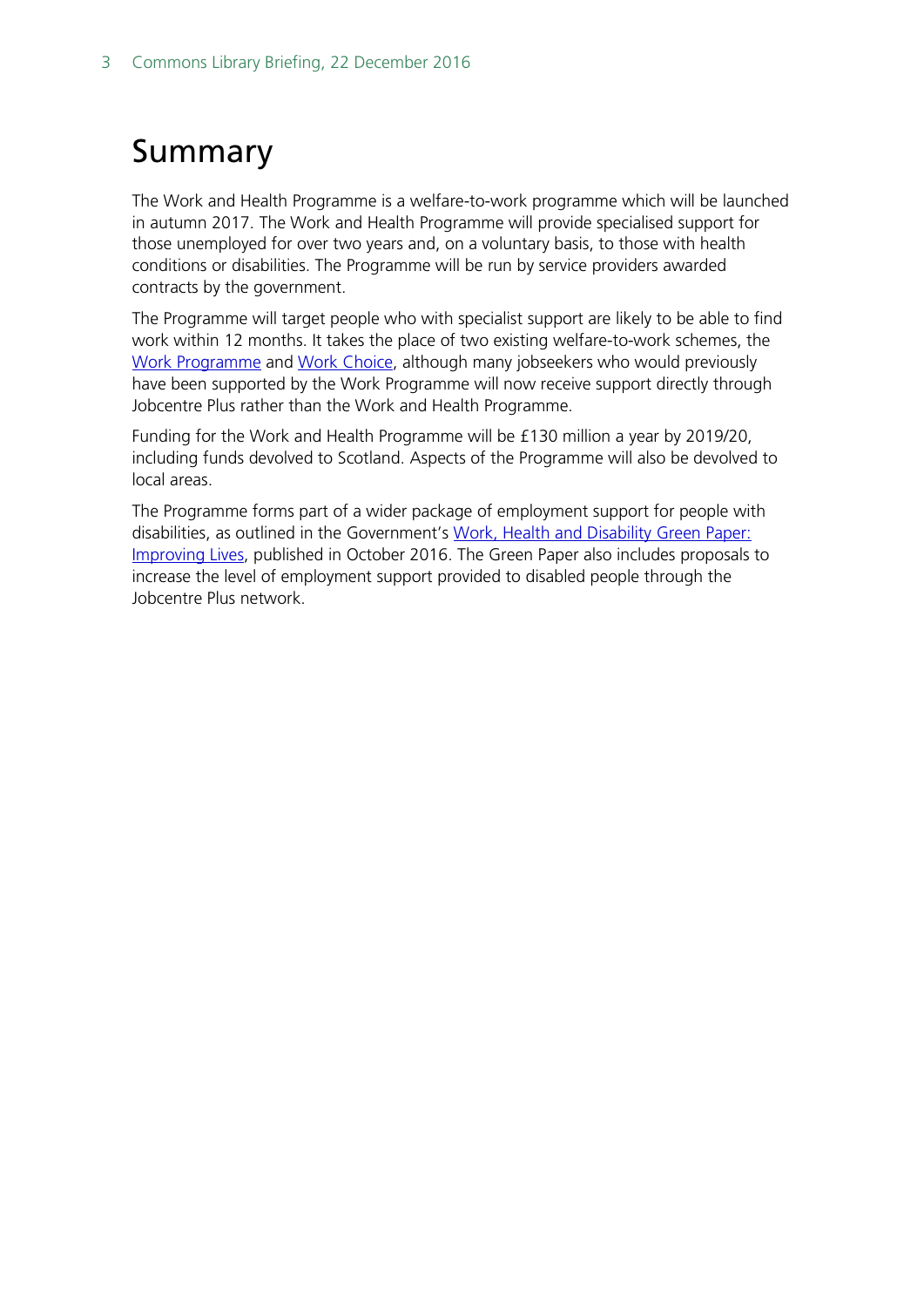# <span id="page-3-0"></span>1. Background

The Work and Health Programme is a welfare-to-work programme and is expected to be launched in autumn 20[1](#page-3-1)7.<sup>1</sup> It will provide specialised support for those unemployed for over two years<sup>[2](#page-3-2)</sup> and to those with health conditions or disabilities on a voluntary basis.<sup>[3](#page-3-3)</sup> The Programme will be run by service providers awarded contracts by the government.

The Programme will be targeted at people who with specialist support are likely to be able to find work within 12 months.<sup>[4](#page-3-4)</sup> The Government expects the majority of those referred to the scheme to be disabled.<sup>[5](#page-3-5)</sup>

Referrals to the current [Work Programme](http://researchbriefings.parliament.uk/ResearchBriefing/Summary/SN06340) and [Work Choice](https://www.gov.uk/work-choice/overview) schemes are due to end in April 2017.<sup>[6](#page-3-6)</sup> It was announced in the 2015 Autumn [Statement](https://www.gov.uk/government/topical-events/autumn-statement-and-spending-review-2015) that both schemes would be replaced by a single Work and Health Programme. [7](#page-3-7) A smaller population will be eligible for the Work and Health Programme than for the Work Programme, as people claiming unemployment benefits are only referred to the Work and Health Programme after claiming for two years (claimants are referred to the Work Programme after claiming for up to one year, and in some cases much sooner).

Initially the Government announced that it would publish proposals to improve support for people with health conditions and disabilities in a [White Paper,](http://www.parliament.uk/site-information/glossary/white-paper/) [8](#page-3-8) but later committed to publishing a [Green Paper](http://www.parliament.uk/site-information/glossary/green-papers/) instead. On 11 May 2016 the then Secretary of State for Work and Pensions, Stephen Crabb, told the Work and Pensions Select Committee:

… For me, coming in fresh to this Department, rather than rushing towards a White Paper, I think there is a need to take a step back and I think that's consistent with what I told the House on that first Monday after I was appointed, about wanting to restart the conversation with disability organisations and disabled people themselves about how best we—as a Government—can work with them to close the disability employment gap, and support people who have sicknesses and other conditions into employment. So **I won't be rushing towards a White Paper with firm legislative proposals; I want to take a step back and have a much more discursive Green Paper** that starts to reframe the issue and points the way towards more meaningful, long-term reform.<sup>[9](#page-3-9)</sup>

The [Work, Health and Disability Green Paper: Improving Lives](https://www.gov.uk/government/consultations/work-health-and-disability-improving-lives) was published in October 2016 and is covered further in Section 4 of this briefing paper.

<span id="page-3-7"></span><sup>7</sup> HM Treasury, [Spending Review and Autumn Statement 2015,](https://www.gov.uk/government/uploads/system/uploads/attachment_data/file/479749/52229_Blue_Book_PU1865_Web_Accessible.pdf) p89

<span id="page-3-1"></span><sup>&</sup>lt;sup>1</sup> Department for Work and Pensions (DWP) and Department of Health (DoH), The [Work, Health and Disability](https://www.gov.uk/government/uploads/system/uploads/attachment_data/file/564038/work-and-health-green-paper-improving-lives.pdf) Green Paper: Improving Lives, October 2016, p86

<sup>&</sup>lt;sup>2</sup> HM Treasury, [Spending Review and Autumn Statement 2015,](https://www.gov.uk/government/uploads/system/uploads/attachment_data/file/479749/52229_Blue_Book_PU1865_Web_Accessible.pdf) November 2015, p37

<span id="page-3-3"></span><span id="page-3-2"></span><sup>&</sup>lt;sup>3</sup> DWP and DoH, [Improving Lives: The Work, Health and Disability Green Paper,](https://www.gov.uk/government/uploads/system/uploads/attachment_data/file/564038/work-and-health-green-paper-improving-lives.pdf)

<span id="page-3-4"></span>October 2016, p27 <sup>4</sup> Ibid, p32

P[Q HL3190,](http://www.parliament.uk/written-questions-answers-statements/written-question/lords/2016-11-15/HL3190) 15 November 2016

<span id="page-3-6"></span><span id="page-3-5"></span><sup>&</sup>lt;sup>6</sup> Work and Pensions Committee, [The future of Jobcentre Plus,](http://www.publications.parliament.uk/pa/cm201617/cmselect/cmworpen/57/57.pdf#page=9) 2 November 2016, p7

<span id="page-3-9"></span><span id="page-3-8"></span><sup>&</sup>lt;sup>8</sup> PO 16955 (Employment: disability), 30 November 2015<br><sup>9</sup> Oral ovidence to the Work and Pensions Committee, 11

[Oral evidence to the Work and Pensions Committee,](http://www.parliament.uk/documents/commons-committees/work-and-pensions/160511%20DWP.pdf) 11 May 2016 [Q15, Stephen Crabb]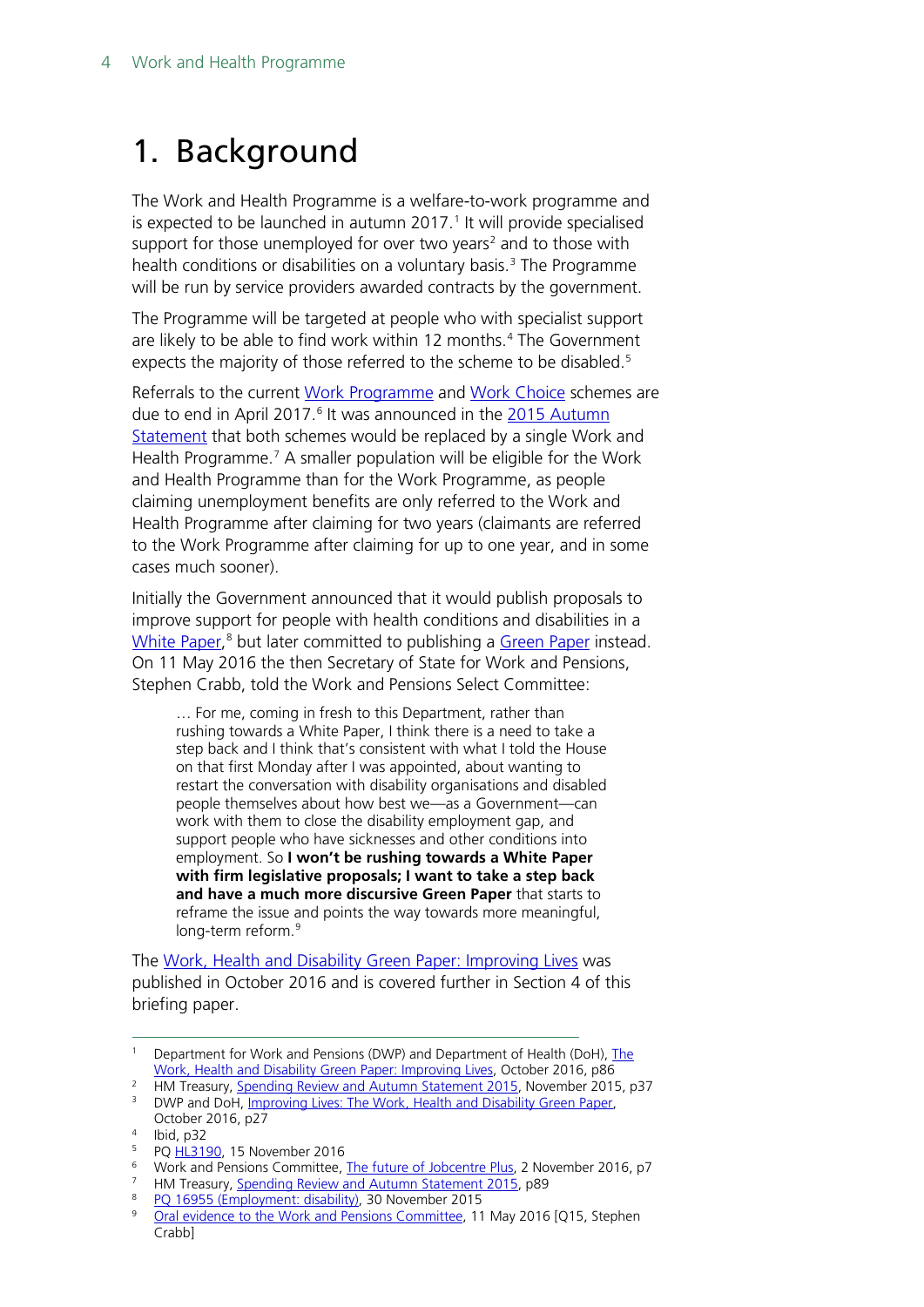# <span id="page-4-0"></span>2. Budget and procurement

### <span id="page-4-1"></span>2.1 Budget

The [2015 Spending Review](https://www.gov.uk/government/uploads/system/uploads/attachment_data/file/479749/52229_Blue_Book_PU1865_Web_Accessible.pdf) announced that funding for the Work and Health Programme would be £130 million a year by 2019/20. This includes funding to be devolved to Scotland.[10](#page-4-2)

The Work and Health Programme will be part of a wider support package for disabled people, outlined in Work, Health and Disability [Green Paper: Improving Lives](https://www.gov.uk/government/consultations/work-health-and-disability-improving-lives) (see Section 4 of this briefing paper). [The](https://www.gov.uk/government/news/department-for-work-and-pensions-settlement-at-the-spending-review)  [Department for Work and Pensions' settlement at the 2015 Spending](https://www.gov.uk/government/news/department-for-work-and-pensions-settlement-at-the-spending-review)  [Review](https://www.gov.uk/government/news/department-for-work-and-pensions-settlement-at-the-spending-review) included a "real terms increase in funding to help those with disabilities and health conditions to return to, and remain in, work".

After referrals to the Work Programme end in April 2017, more employment support will be delivered through the Jobcentre Plus network than is currently the case. Employment support which is contracted out to service providers (for example, schemes such as the Work and Health Programme) will be "refocussed" to cover a smaller population.<sup>[11](#page-4-3)</sup>

However, the Work and Pensions Committee has expressed its concern "that the resources allocated to the [Work and Health Programme] do not match its ambition":

The DWP's Employment and Health Related Services "Umbrella Agreement", through which prospective Work and Health Programme providers are required to bid, has a total contract value of £1.77 billion. Not all of this will go to the Work and Health Programme, however. The Umbrella Agreement suggests that it will have a budget of £554 million over its lifetime. This is a manifold reduction compared to what it will replace. In comparison, the DWP states that £492 million in total has been spent on Work Choice up to 2015–16 alone, and £2.2 billion had been paid to Work Programme providers as of December 2015. The Department states that it is not possible to calculate the proportion of Work Programme's budget spent on disabled people specifically over the programme's lifetime. External analysis, however, suggests that combined Work Choice and Work Programme spending on disabled people has been approximately £1 billion since 2010. [12](#page-4-4)

<span id="page-4-2"></span><sup>&</sup>lt;sup>10</sup> P[Q HL3190,](http://www.parliament.uk/written-questions-answers-statements/written-question/lords/2016-11-15/HL3190) 15 November 2016

<span id="page-4-3"></span><sup>11</sup> P[Q 50117,](http://www.parliament.uk/written-questions-answers-statements/written-question/commons/2016-10-25/50117) 25 October 2016

<span id="page-4-4"></span><sup>&</sup>lt;sup>12</sup> Work and Pensions Committee, [The future of Jobcentre Plus,](http://www.publications.parliament.uk/pa/cm201617/cmselect/cmworpen/57/57.pdf#page=28) 2 November 2016, p26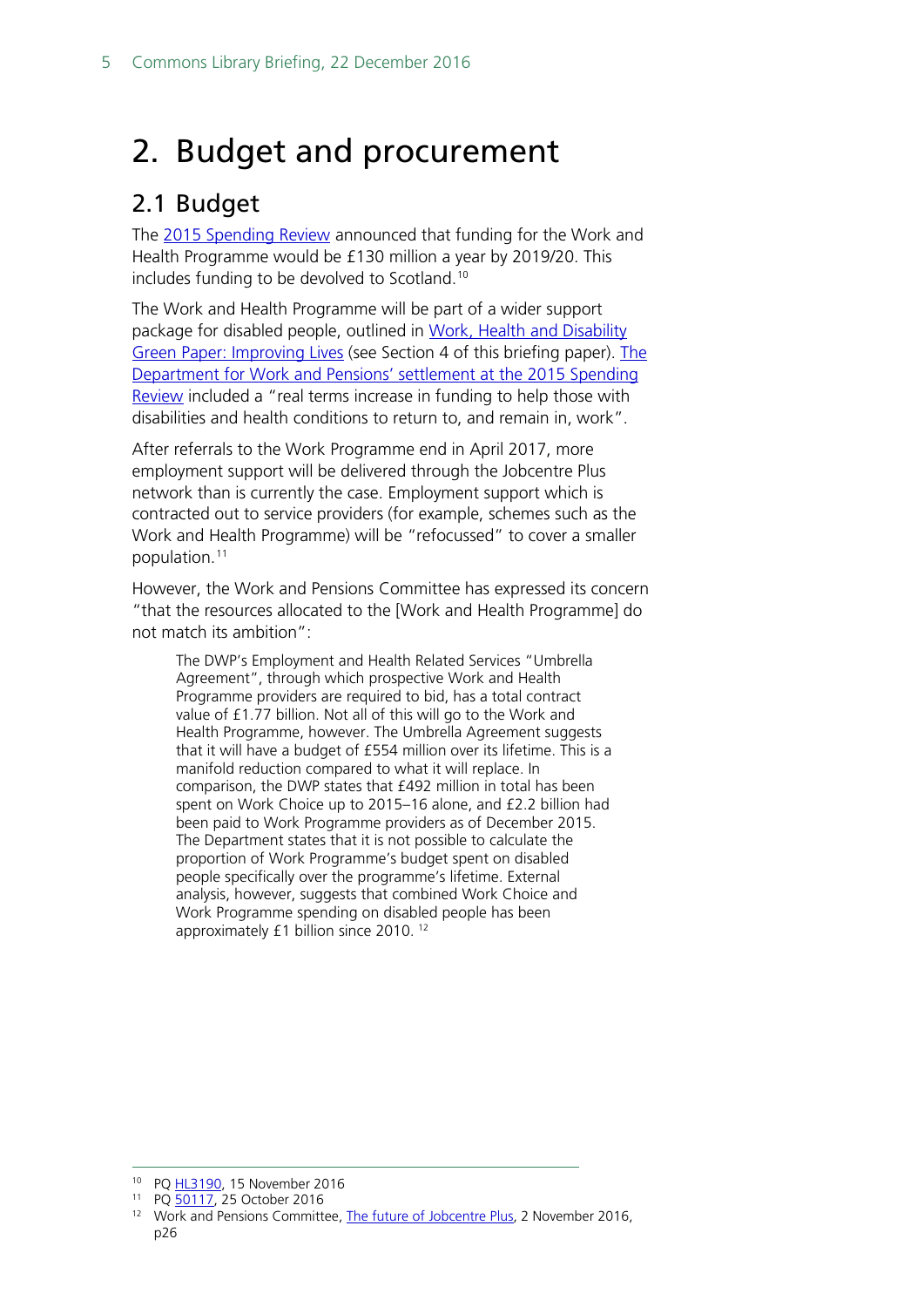### <span id="page-5-0"></span>2.2 Procurement

The Work and Health Programme is being procured in two stages.

#### **Stage 1**

The Department for Work and Pensions started the procurement process on 6 October 2016 for "a multi-supplier Umbrella Agreement for the provision of Employment and Health Related Services". The Umbrella Agreement can be used to deliver various programmes providing employment and health-related support services, including the Work and Health Programme.<sup>[13](#page-5-1)</sup>

Organisations wishing to deliver the Work and Health Programme must first be accepted on to the Umbrella Agreement. Only those organisations accepted on to the Umbrella Agreement will be able to bid for the Work and Health Programme contracts.

The Specification for the Umbrella Agreement suggested that the suppliers accepted on to the Umbrella Agreement would be announced during December 2016.

#### **Stage 2**

The "Umbrella Agreement" will include several suppliers for each of six broad geographical areas in England and Wales, based on (but not coterminous with) current Jobcentre Plus groups (Central England, North East England, North West England, Southern England, Home Counties and Wales).

Suppliers in each area will then have to take part in "mini-competitions" to win work. The mini-competition for the Work and Health Programme is expected in January 2017.

<span id="page-5-1"></span> $13$  The Umbrella Agreement and process for awarding contracts is explained in a DWP specification document, Umbrella Agreement for the provision of Employment and [Health Related Services \(UAEHRS\) Specification and Supporting Information](https://www.contractsfinder.service.gov.uk/Notice/Attachment/C1955417-EF6E-4E6A-B6F6-E162FA6A36B6), 8 October 2016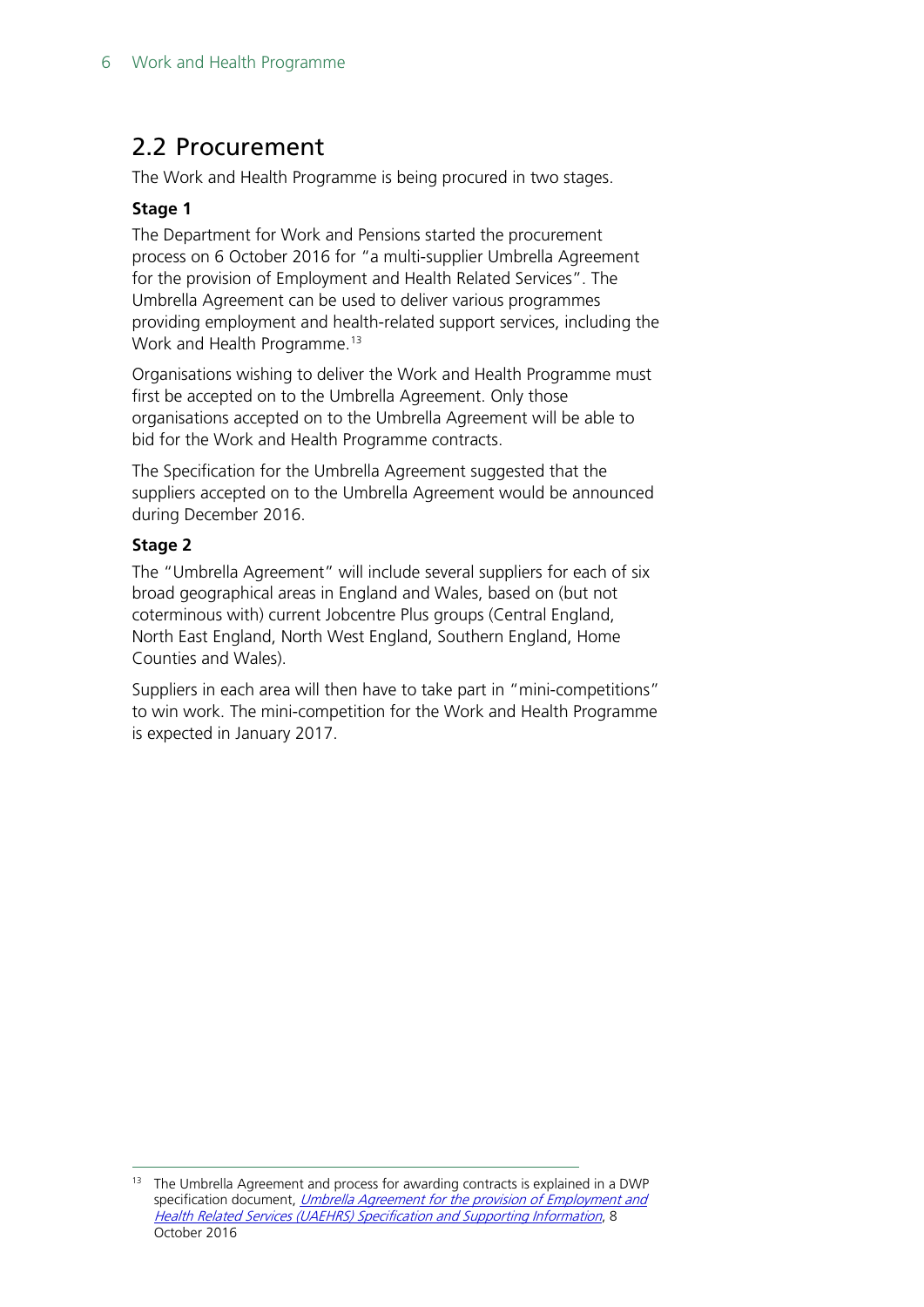# <span id="page-6-0"></span>3. Devolution

### <span id="page-6-1"></span>Scotland

The [Scotland Act 2016](http://services.parliament.uk/bills/2015-16/scotland.html) transferred certain welfare powers to the Scottish Parliament.<sup>[14](#page-6-3)</sup> As noted in Section 2 of this briefing paper part of the overall budget for the Work and Health Programme is devolved to Scotland. The first two programmes delivered in Scotland under the new powers ('Work First Scotland' and 'Work Able Scotland') will begin in April 2017.[15](#page-6-4)

#### <span id="page-6-2"></span>Local Enterprise Partnerships and City Regions

As well as devolved funding for Scotland for the Work and Health Programme, through the **Devolution Deal process** the Government has agreed to "co-design" the Work and Health Programme with Local Enterprise Partnerships and City Regions. [16](#page-6-5) These include:

- The Tees Valley
- East Anglia
- Sheffield City Region
- The West of England
- West Midlands
- Liverpool City Region
- Cardiff Capital Region

Locally designed support is currently available for residents leaving the Work Programme and claiming Employment and Support Allowance in:

- Greater Manchester<sup>17</sup>
- London $18$
- Glasgow and the Clyde Valley<sup>[19](#page-6-8)</sup>

The Government is "also working with London and Greater Manchester to not only co-design the programme with them but also ensure that they can jointly shape every element of the commissioning process, from strategy to service design, managing provider relationships and reviewing service provision.["20](#page-6-9)

<span id="page-6-7"></span>18 London Councils, [Getting London Working,](https://www.londoncouncils.gov.uk/download/file/fid/4153) April 2013

<span id="page-6-3"></span><sup>&</sup>lt;sup>14</sup> Scotland Office[, New Welfare Powers Transferred to the Scottish Parliament,](https://www.gov.uk/government/news/new-welfare-powers-transferred-to-the-scottish-parliament) 5 September 2016

<span id="page-6-4"></span><sup>&</sup>lt;sup>15</sup> Scottish Government, **Employment support programmes from April 2017**, 8 September 2016

<span id="page-6-5"></span><sup>&</sup>lt;sup>16</sup> DWP and DoH, *Improving Lives: The Work, Health and Disability Green Paper,* October 2016, pp 32

<span id="page-6-6"></span><sup>&</sup>lt;sup>17</sup> Manchester City Council, New scheme will get 5,000 Working Well in Greater [Manchester,](http://www.manchester.gov.uk/news/article/6854/new_scheme_will_get_5000_working_well_in_greater_manchester) 15 April 2014

<sup>&</sup>lt;sup>19</sup> Gov.uk, [Glasgow and Clyde Valley City Deal,](https://www.gov.uk/government/uploads/system/uploads/attachment_data/file/346278/Glasgow_Clyde_Valley_City_Deal.pdf) 4 July 2014

<span id="page-6-9"></span><span id="page-6-8"></span><sup>&</sup>lt;sup>20</sup> DWP and DoH, *Improving Lives: The Work, Health and Disability Green Paper,* October 2016, pp 32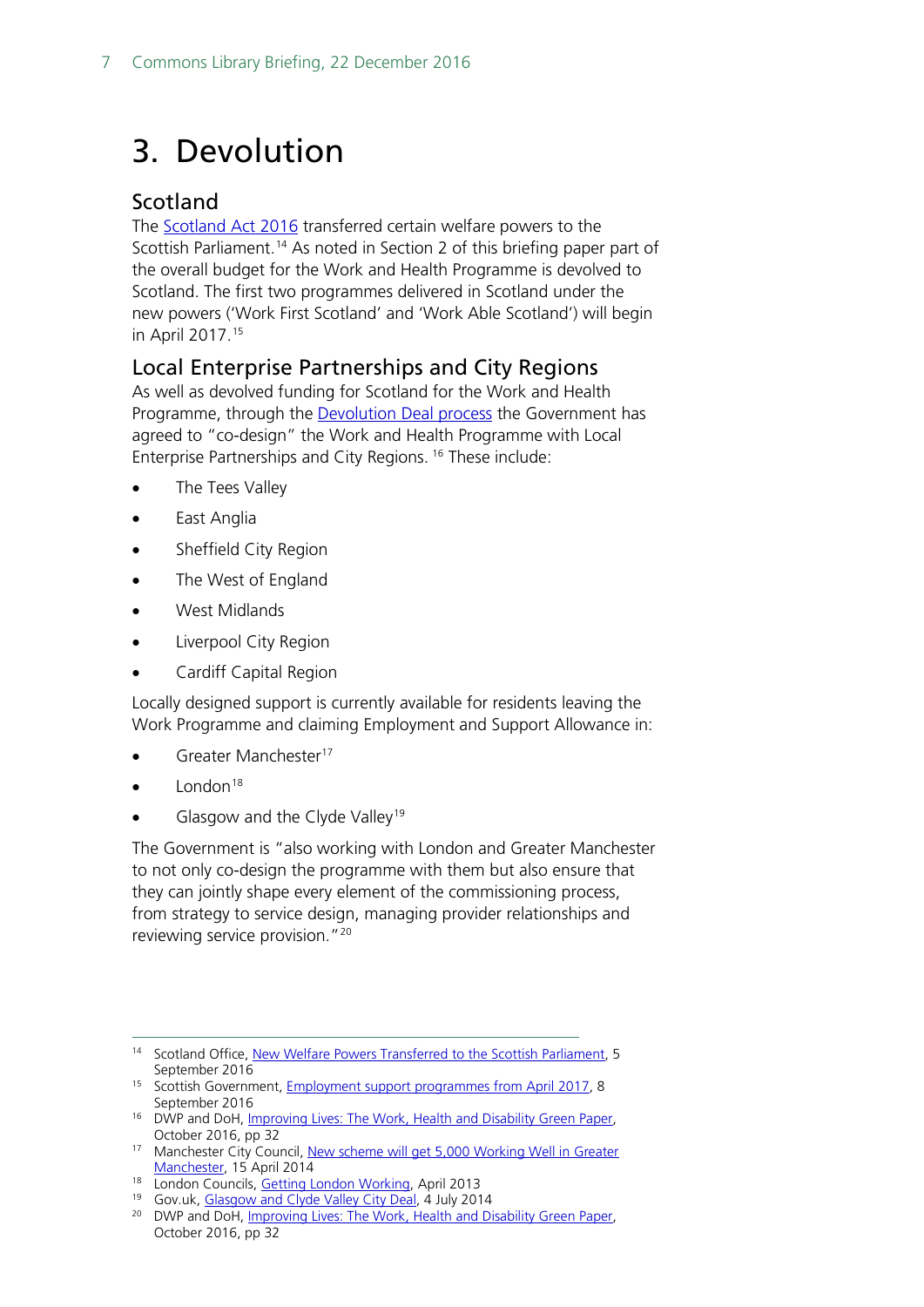### <span id="page-7-0"></span>4. Proposals in the Work, Health and Disability Green Paper: Improving Lives

The Work and Health Programme is part of the wider package of support outlined in the Government's Work, Health [and Disability Green](https://www.gov.uk/government/uploads/system/uploads/attachment_data/file/564038/work-and-health-green-paper-improving-lives.pdf)  [Paper: Improving Lives,](https://www.gov.uk/government/uploads/system/uploads/attachment_data/file/564038/work-and-health-green-paper-improving-lives.pdf) published in October 2016.

The main policies and proposals relating to employment support are explained in brief below, although this is not an exhaustive list. In addition to those relating to employment support, other announcements in the Green Paper include:<sup>[21](#page-7-2)</sup>

- a review of Statutory Sick Pay and GP fit notes to support workers back into their jobs faster and for longer
- a consultation on reform of the Work Capability Assessment (the process for assessing Employment and Support Allowance (ESA) and Universal Credit claimants' capability for work)
- encouraging employers to work with their employees with longterm health conditions to stop them from falling out of work
- starting a wide-ranging debate about recognising the value of work as a health outcome, to change perceptions and culture around health, work and disability.

### <span id="page-7-1"></span>Personal Support Package

One of the key announcements in the Green Paper was a new Personal Support Package for people claiming ESA (or the equivalent Universal Credit claimant group), consisting of more tailored employment support form Jobcentre Plus.<sup>[22](#page-7-3)</sup> The Secretary of State for Work and Pensions, Damian Green MP, explained in an Oral Statement:

We will also introduce a new personal support package for disabled people, providing better tailored support, including a new health and work conversation between someone on ESA and their work coach, focusing on what they can do, rather than on what they cannot do. We will recruit around 200 community partners into jobcentres, to bring in expertise from the voluntary sector, and we will give young people with limited capability for work the opportunity to get valuable work experience with employers.<sup>[23](#page-7-4)</sup>

The Green Paper states the Government will "continue to build and develop the capability of our work coaches" (who are front-line support staff in Jobcentre Plus), who will be supported by a greater number of specialist Disability Employment Advisers. 'Community partners' from

<span id="page-7-2"></span><sup>&</sup>lt;sup>21</sup> As described in a Government press release, Work and health plan to help disabled [people into employment,](https://www.gov.uk/government/news/work-and-health-plan-to-help-disabled-people-into-employment) 31 October 2016

<span id="page-7-3"></span><sup>&</sup>lt;sup>22</sup> DWP and DoH, [Improving Lives: The Work, Health and Disability Green Paper,](https://www.gov.uk/government/uploads/system/uploads/attachment_data/file/564038/work-and-health-green-paper-improving-lives.pdf) October 2016, pp26-7

<span id="page-7-4"></span><sup>&</sup>lt;sup>23</sup> Statement on *Improving Lives: Work, Health and Disability Green Paper*, HC Deb 31 [Oct 2016 c667](https://hansard.parliament.uk/commons/2016-10-31/debates/4450368C-0091-47F2-A2D9-D12BC86192CC/ImprovingLivesWorkHealthAndDisabilityGreenPaper)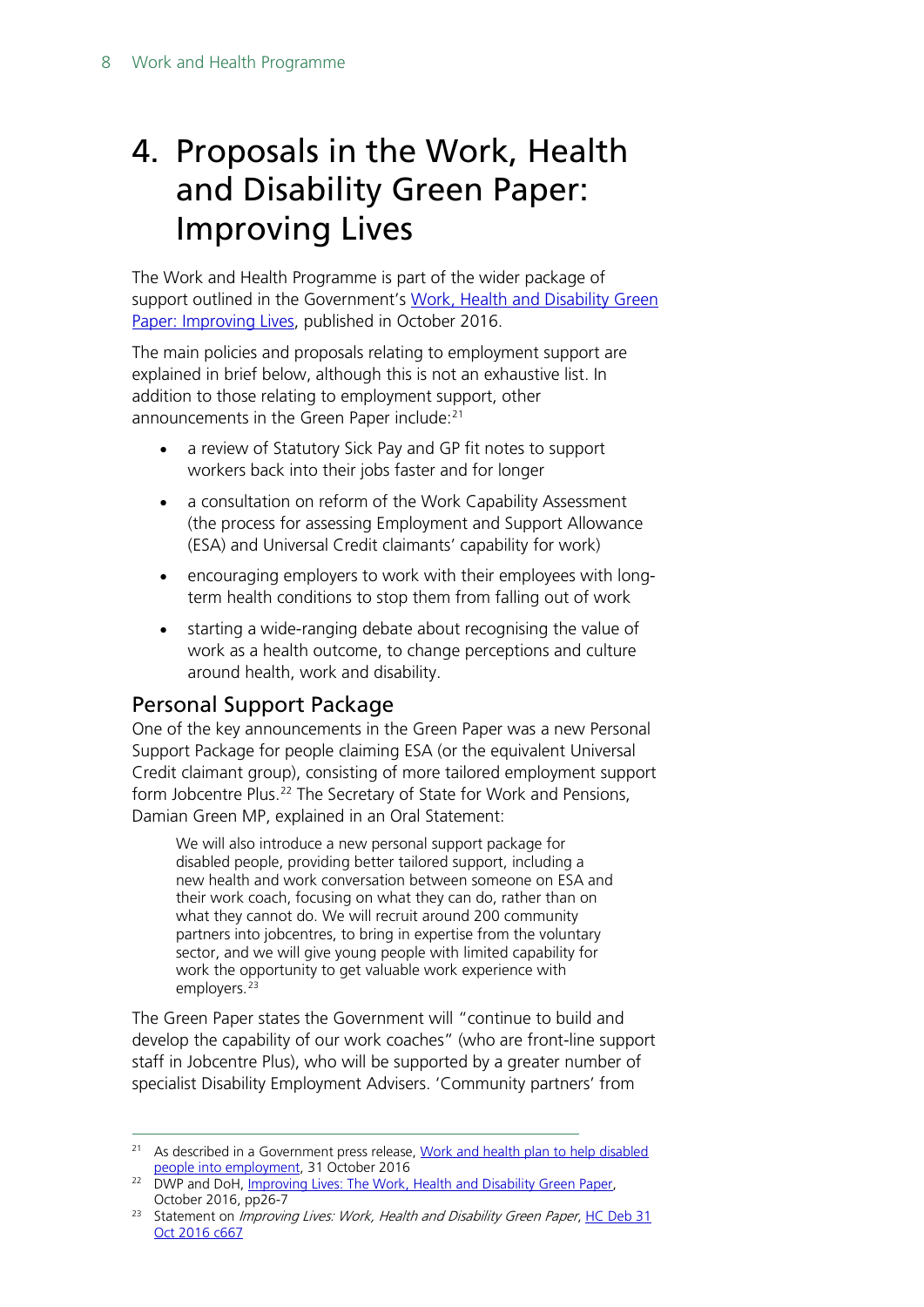the voluntary sector will be able to identify what support there is locally as well as to engage with local employers:

... We have introduced an accredited learning journey for work coaches, which includes additional mandatory training in supporting those with physical and mental health conditions. From 2017, we will introduce an enhanced training offer which better enables work coaches to support people with mental health conditions and more confidently engage with employers on the issue of mental health.

Work coaches will be supported by specialist Disability Employment Advisers. We are currently recruiting up to 300 more Disability Employment Advisers, taking the total to over 500. These advisers will work alongside work coaches to provide additional professional expertise and local knowledge on health issues, particularly around mental health conditions. The role will have a much stronger focus on coaching work coaches to help build their confidence and expertise in supporting individuals with a health condition or disability.

... We will recruit around 200 Community Partners across Jobcentre Plus. These will be people with personal and professional experience of disability and many will be seconded from a Disabled People's User-Led Organisation or disability charity. From next year, Community Partners will be working with Jobcentre Plus staff, to build their capability and provide valuable first-hand insight into the issues individuals with a health condition or disability face in securing and sustaining employment. Drawing on their local knowledge, they will identify more tailored local provision to ensure individuals with health conditions can benefit from the full range of support and expertise available. Community Partners will also engage with local employers to help improve the recruitment and retention of disabled people and people with health conditions.<sup>[24](#page-8-2)</sup>

#### <span id="page-8-0"></span>More complex needs

From 2017, all new ESA claimants in the Work-Related Activity Group (and the equivalent group of Universal Credit claimants) who wish to volunteer and are eligible will be offered a place on either Work Choice or the Work and Health Programme.

However, the Green Paper notes that the Work and Health Programme will not be suitable for some people with more complex needs and that the Government is considering how to provide employment support to this group in the future. Currently, support is delivered through the Department for Work and Pensions' [Specialist Employability Support](https://www.gov.uk/specialist-employability-support/overview) programme.<sup>[25](#page-8-3)</sup>

### <span id="page-8-1"></span>Young people

Proposals in the Green Paper specifically targeted at young people include:

• Adjusting maths and English requirements in apprenticeships for people with learning disabilities.

<span id="page-8-3"></span><span id="page-8-2"></span><sup>25</sup> Ibid, p32

<sup>&</sup>lt;sup>24</sup> Work, Health and Disability Green Paper, p29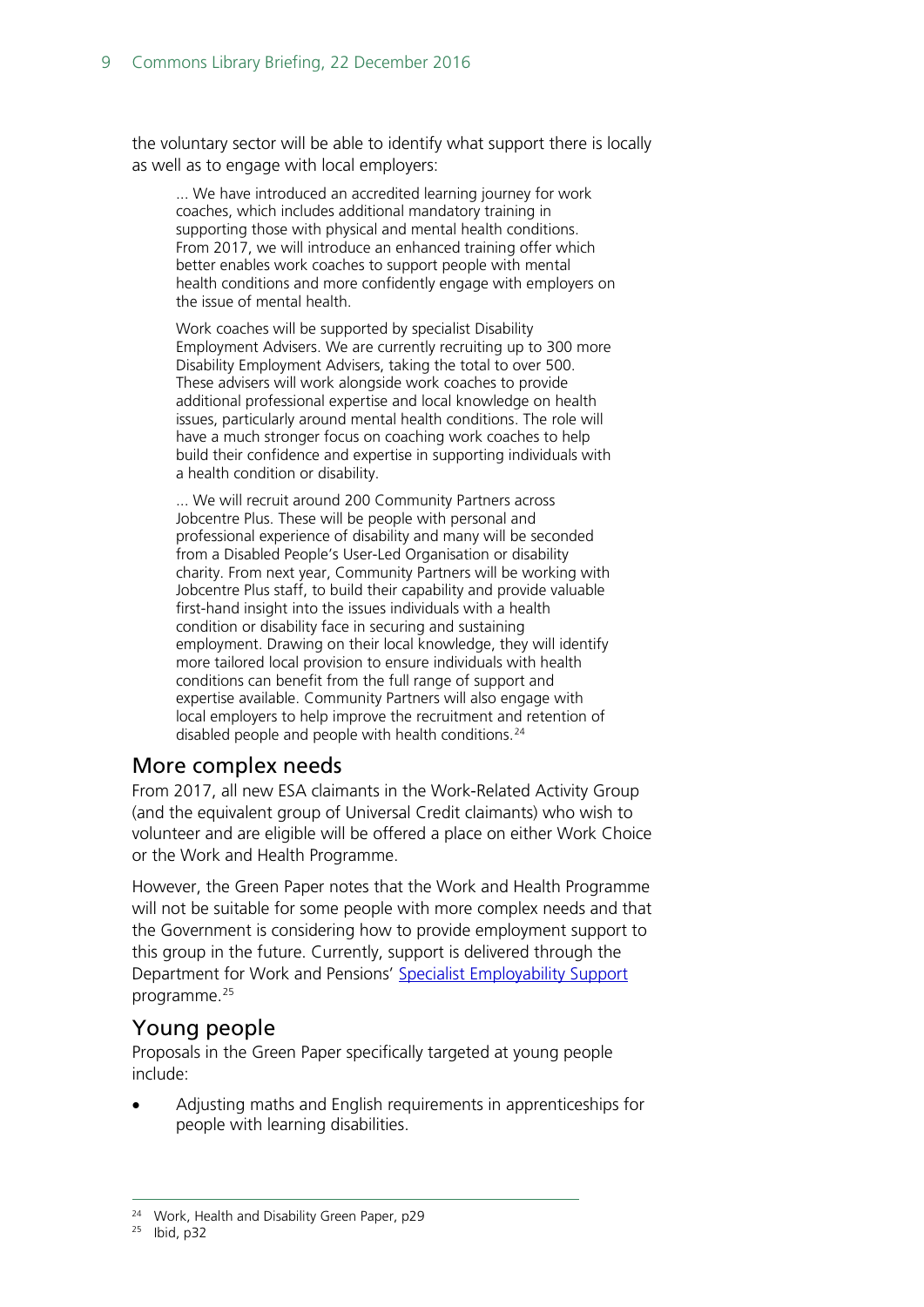- Testing a voluntary supported work experience programme for young people with a limited capability for work.
- Increasing the number of supported internships by helping employers to link up with schools.<sup>26</sup>

#### <span id="page-9-0"></span>Engaging claimants in the ESA Support Group

Some of the proposals in the Green Paper specifically relate to ESA claimants in the Work-Related Activity Group only (or the equivalent Universal Credit claimant group). The Green Paper also discusses how best to help claimants in the ESA Support Group, who are likely to be severely limited in what they can do as a consequence of their illness or disability, noting that very few people in this group have volunteered for employment support in the past.

The Government therefore plans to "undertake comprehensive research to better understand how best to engage with people in the Support Group and those found to have limited capability for work and workrelated activity in Universal Credit, and what interventions are needed to support them effectively." The Green Paper also seeks views on how Jobcentre Plus might maintain contact with people in the Support Group.[27](#page-9-3)

### <span id="page-9-1"></span>Continuing schemes

Existing employment schemes and initiatives which will continue to operate include:

- [Disability Confident](https://www.gov.uk/government/collections/disability-confident-campaign)
- [Access to Work](https://www.gov.uk/access-to-work/overview) (see also the [Library briefing paper\)](http://researchbriefings.parliament.uk/ResearchBriefing/Summary/SN06666)
- **[Fit for Work](https://www.gov.uk/government/collections/fit-for-work-guidance)**
- [New Enterprise Allowance](https://www.gov.uk/new-enterprise-allowance) (see also the [Library briefing paper\)](http://researchbriefings.parliament.uk/ResearchBriefing/Summary/SN05878)

<span id="page-9-3"></span><span id="page-9-2"></span> $26$  Ibid, pp34-5 (more information on the current supported internship scheme is available from Department for Education, [Supported internships,](https://www.gov.uk/government/uploads/system/uploads/attachment_data/file/389411/Supported_Internship_Guidance_Dec_14.pdf) December 2014)